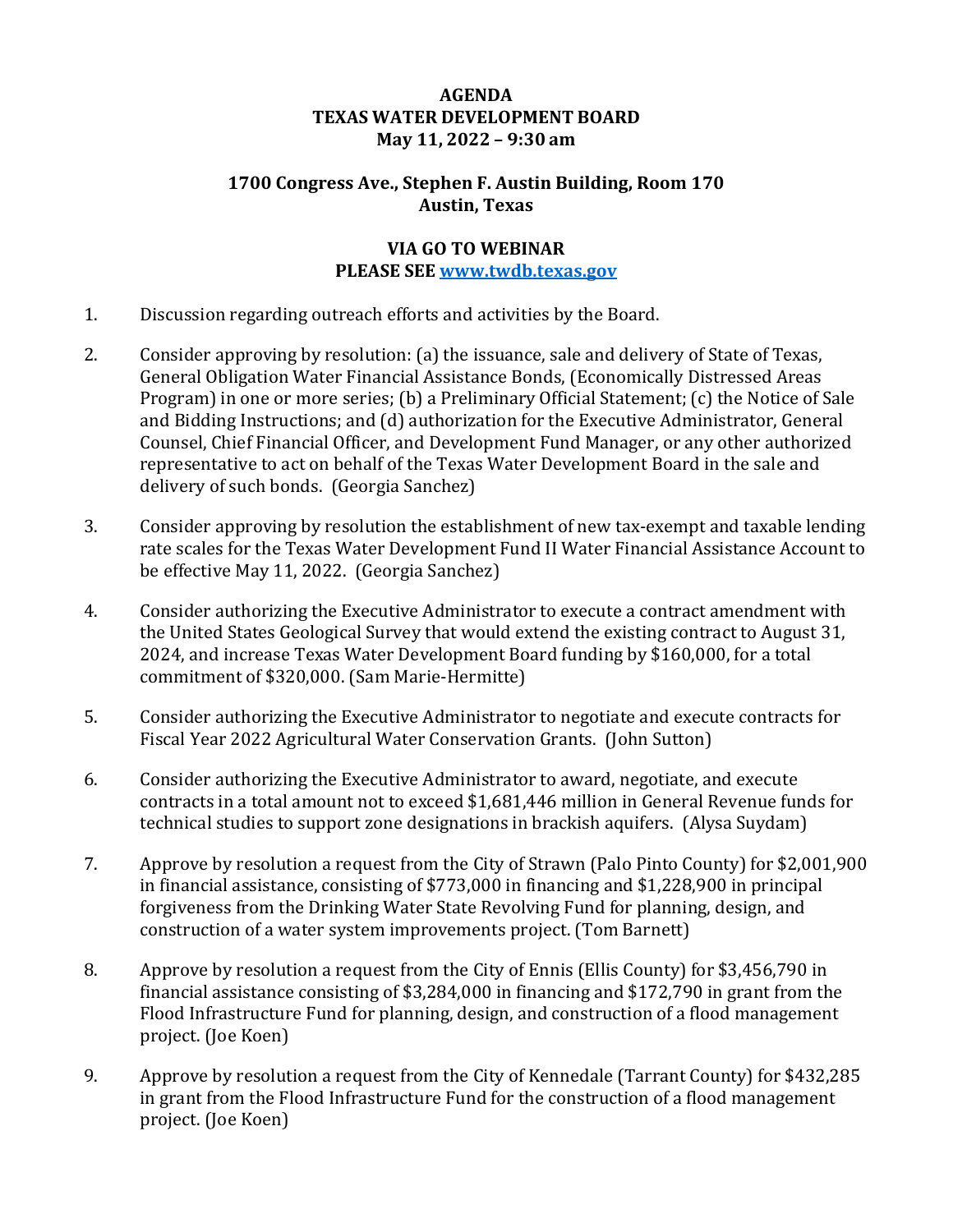- 10. Approve by resolution a request from the Greater Texoma Utility Authority on behalf of the City of Pottsboro (Grayson County) for \$2,160,000 in financing from the Texas Water Development Fund for rehabilitation and expansion of a wastewater treatment plant. (Joe Koen)
- 11. Approve by resolution a request from the North Hunt Special Utility District (Delta, Fannin, and Hunt counties) for \$3,275,000 in financing from the Texas Water Development Fund for planning, design, and construction of water system improvement projects. (Joe Koen)
- 12. Amend by resolution, previously adopted Texas Water Development Board Resolution No. 21-039, as amended by TWDB resolution 22-022, to modify the scope of the City of New Braunfels Drinking Water State Revolving Fund project. (Dain Larsen)
- 13. Approve by resolution a request from the City of Jacksonville (Cherokee County) for \$5,919,000 in financing from the Clean Water State Revolving Fund for planning, design, acquisition, and construction of a wastewater collection system project. (Tyrone Alcorn)
- 14. Approve by resolution a request from the M&M Water Supply Corporation (Angelina County) for \$1,269,700 in financial assistance consisting of \$889,000 in financing and \$380,700 in principal forgiveness from the Drinking Water State Revolving Fund for planning, design, and construction of a water system improvement project. (Tyrone Alcorn)
- 15. Approve by resolution a request from the City of Socorro (El Paso County) for \$10,097,281 in financial assistance consisting of \$6,664,000 in financing and \$3,433,281 in grant from the Flood Infrastructure Fund for planning, acquisition, design, and construction of a drainage improvement project. (Tyrone Alcorn)
- 16. Consider approving the agency's 2023-2027 Strategic Plan. (Kathleen Ligon)
- 17. The Board will receive comments from the public on any matters within the jurisdiction of theTWDB, with the exception of matters which are subject to the ex parte prohibition found in Texas Government Code Section 2001.061.
- 18. The Board may adjourn into Executive Session and conduct a closed meeting to consider any item on this agenda if a matter is raised that is appropriate for the Board to conduct a private consultation with its attorney on a matter in which the duty of the attorney to the governmental body under the Texas Disciplinary Rules of Professional Conduct of the State Bar of Texas clearly conflicts with Chapter 551 of the Texas Government Code. The Board may conduct a closed meeting to receive legal advice and discuss pending or contemplated litigation, settlement offers, or the appointment, employment, evaluation, reassignment, duties, discipline or dismissal of specific Board employees, including the Executive Administrator and General Counsel, as permitted by Sections 551.071 and 551.074, the Texas Open Meetings Act, codified as Chapter 551 of the Texas Government Code. The Board may also meet in open meeting to take action on legal or personnel matters considered in the closed meeting as required by Section 551.102 of the Open Meetings Act, Chapter 551 of the Government Code. The Board may conduct a closed meeting to consider and discuss financial matters related to the investment or potential investment of the Board's funds, as permitted by Section 6.0601(a) of the Texas Water Code. The Board may also meet in open meeting to